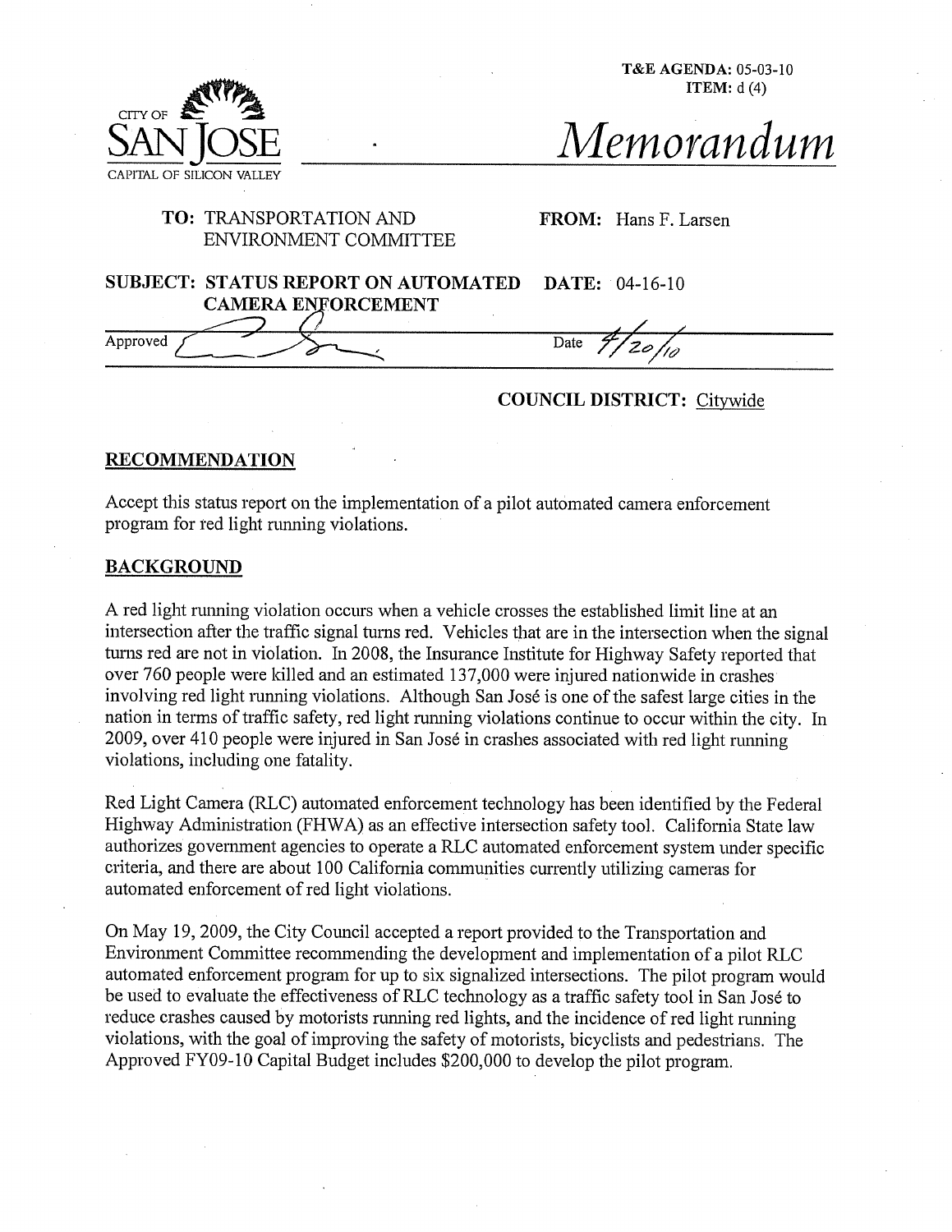# ANALYSIS

Activities that have occurred this fiscal year in collaboration with the Traffic Enforcement Unit (TEU) of the Police Department include:

- Analysis of intersections with high crash activity associated with red light running  $\bullet$ violations and/or a high incidence of reported red light running activity.
- Benchmarking of current technology and programs in other cities with active RLC  $\bullet$ programs.
- Reviewed best practices for development and implementation of a RLC program as  $\bullet$ recommended by the FHWA.
- Met with the Santa Clara County Superior Court administration to discuss the potential  $\bullet$ implementation of the first RLC program in the county.
- Worked with the Finance Department to develop and issue a Request for Proposal (RFP).  $\bullet$

#### **Request for Proposal Process**

The RFP for RLC Automated Enforcement services was issued on February 18, 2010 with a submittal deadline of March 26, 2010. The three proposals received in response to the RFP are currently being evaluated by a panel consisting of staff from DOT, TEU and a representative from the Los Gatos Police Department. The evaluation criteria is based on the teclmical capabilities of the vendor's RLC system, their experience and customer service, cost, and both local business and small business preference. It is anticipated that the review process, which may include interviews with one or more of the vendors, will be completed by the end of May.

## **Pilot Program Implementation**

The RFP will result in a contract that will provide for the collection and review of a 12-hour video survey by the selected vendor to document the extem of red light running activity at the proposed RLC intersections, mad to finalize the selection of the six intersections. This data will also be used to assess the effectiveness of the RLC program.

The contract will also be structured to implement the pilot program in phases with RLC systems being installed and operated at three intersections for a period of 6 months prior to the installation of the next three intersections. This phased approached would enable staff in both DOT and TEU to better assess the effectiveness of the RLC equipment and to make any necessary program adjustments in the early phase of the pilot before expanding the program to all six intersections.

#### **Staffing and Budget Considerations**

For each RLC system installed, the selected vendor would be compensated on a flat monthly fee basis. State law prohibits compensating a supplier of RLC equipment based on either the number of citations issued or revenue generated. Another outcome of phasing the RLC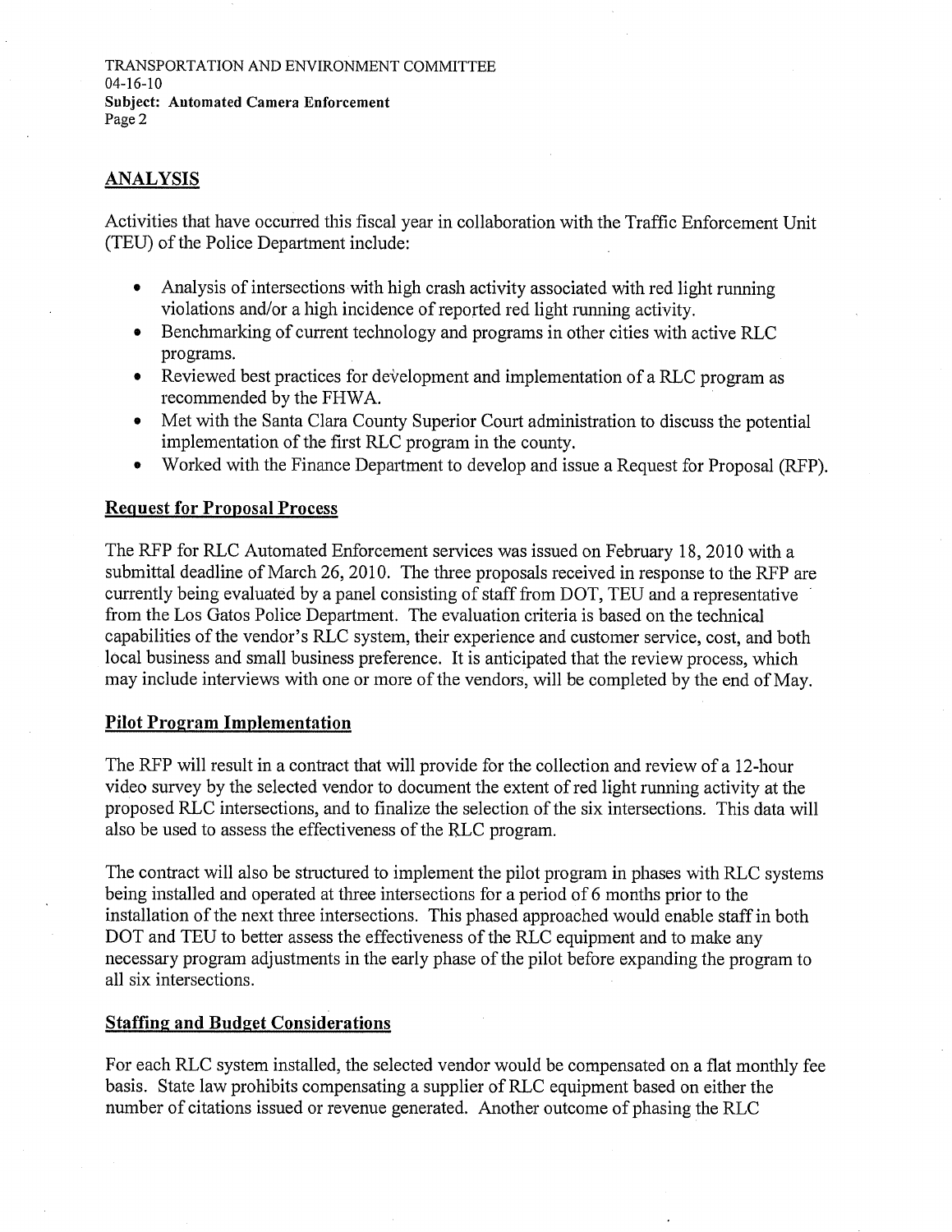TRANSPORTATION AND ENVIRONMENT COMMITTEE 04-16-10 Subject: Automated Camera Enforcement Page 3

equipment installation is that the vendor fees would only be applied once each RLC system becomes fully operational.

In Santa Clara County, the fine for a red light running violation is \$456. The City's share for a violation captured through a RLC system is \$141. While it is anticipated that the pilot program would ultimately be self-funding (cost neutral), there is currently no'identified budget to provide for the upfront program costs in either the General Fund or Traffic CIP, especially appropriation of funding for a contract award.

Further, due to the extensive budget challenges the City is facing, the City Manager's Proposed 2010-11 budget includes substantive program.and staffing reductions throughout the City, including within DOT and the Police Department. In addition to the direct loss of staff associated with the reduction or elimination of programs, many existing programs will be impacted due to the movement of employees both within and between departments.

Given the significant resources that will be required in both DOT mad PD with regards to various program reductions and/or elimination, the reorganization of existing staff and training of new staff, and the budget realities of limited funding for a RLC contract, the initiation of the pilot RLC program will need to be deferred. Staff will continue with the current RFP process and request all three vendors to keep their proposals open for a certain period of time, not to exceed one year, to allow the City to award a contract when both staffing and funding is available to fully implement, manage and evaluate the program. It is unknown at this point whether the vendors will agree to keep their proposals open for a certain period of time, not to exceed one year, or whether the City will need or elect to issue a new RFP at a later date. At this time, staff expects to reevaluate opportunities to proceed with the pilot program in the Fall 2010.

Once a determination is made to proceed with award of a contract, the primary staff work associated with implementing and managing the pilot program after the contract is executed will include:

#### Program Initiation

- Finalize RLC system locations for first 3 intersections
- Review of vendor design and oversight of conduit and camera system installation
- Installation of state mandated signage  $\bullet$
- Develop and implement public awareness campaign
- Finalize business rules with vendor  $\bullet$
- Coordinate program implementation with the Superior Courts  $\bullet$
- Ensure only warning notices are issued during first 30 days of camera operation
- Ensure signal phasing complies with state minimums
- Obtain training in vendor's system